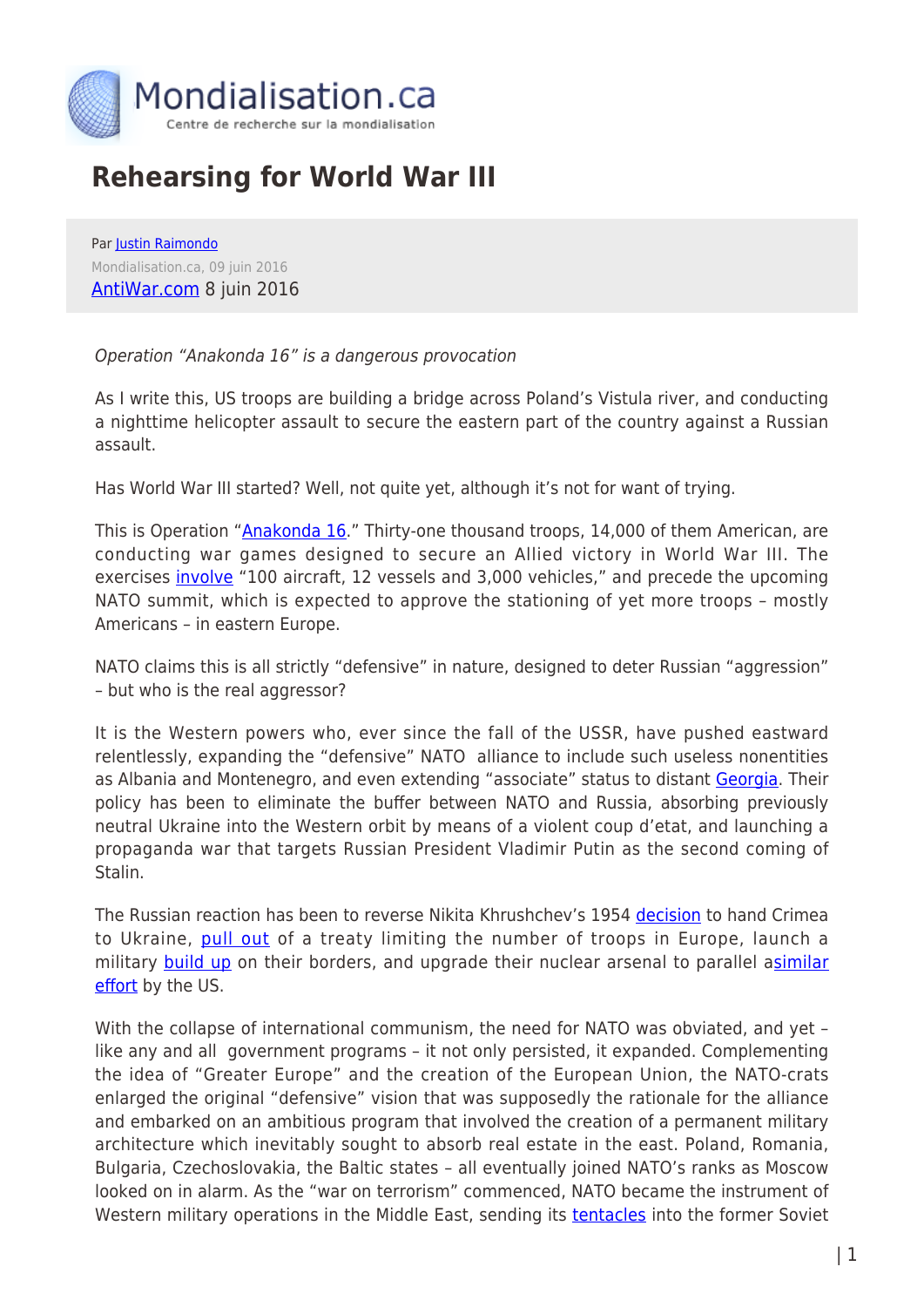republics of Central Asia and insinuating itself into the Caucasus region.

From a cold war policy of containment, US/NATO has since moved into regime change mode: the idea is to encircle Russia militarily, while using "soft power" to undermine pro-Russian regimes in Russia's periphery and eventually achieve regime change in Russia itself. The Ukrainian operation was an example of the "soft power" approach: utilizing Western-funded "civil society" groups, they succeeded in evicting the democratically elected government from office and installing one handpicked in Washington. With the imposition of sanctions, and the continued encirclement of Russia, the idea is to squeeze the Russian bear until he either gives up or collapses. Which is why "Anakonda" – an iteration of the giant snake that crushes its victims to death and then devours them – is truly an evocative name.

As is usual with the regime-changers in Washington, they approach their task with little or no understanding of their intended victim. In Iraq and Afghanistan, they thought they could destroy the regime, and then create a Middle Eastern version of Kansas. It didn't work out that way – but our political class is incapable of learning the lessons of experience.

In the case of Russia, they believe that a Russian collapse would have to mean the ascension to power of a figure much like the late Boris Yeltsin, who was [too drunk](https://www.youtube.com/watch?v=v9YnDirqwT4) to resist the incursions of Western power most of the time, and went along with the marginalization of his country without too many protests. However, the memory of the Yeltsin era is abhorred by the Russian people, who saw their country plundered by the oligarchs, and their standard of living fall into a veritable abyss, while Russia was pushed around on the international stage like a freshman pledge on fraternity row.

What the NATO-crats want is a "pro-Western" figurehead in power in Russia, but what they don't get is that [Putin is as pro-Western as they come](http://www.lowyinterpreter.org/post/2016/06/07/Putin-Russias-last-pro-Western-alternative.aspx) in the current political milieu. His main opponent in the election that brought him to power was the virulently anti-Western Communist Party, which he handily defeated, with the even more anti-Western Russian nationalists coming in third.

Initially, Putin sought to include Russia in "Greater Europe," and he proposed an agreement with NATO to ensure that Europe would be a ["common space.](http://en.special.kremlin.ru/supplement/3589)" Yet his initiatives to create an inclusive Europe were met with implacable hostility by the Western powers, who rejected the idea that Russia would be treated as an equal and insisted on the primacy of NATO and the EU. This set up the present standoff, in which the countries of the former Warsaw Pact were forced to choose between Brussels and Moscow.

If and when the West succeeds in collapsing the Russian economy and taking down Putin, it won't be a Yeltsin-like figure who will inherit the ruins. What comes after Putin, in this context, is something much worse. And in that case, the prospect of war will loom large on the horizon.

If Hillary Clinton gets into the White House, you can be sure the tensions with Russia will reach fever pitch. She has [compared Putin to Hitler](https://www.washingtonpost.com/news/post-politics/wp/2014/03/05/hillary-clinton-says-putins-action-are-like-what-hitler-did-back-in-the-30s/) - always the signal that we are about to embark on yet another crusade - and her [neoconservative supporters](http://nationalinterest.org/feature/why-trump-panicking-robert-kagan-15329) are eager to restart the cold war. The great danger is that a cold war may very well become a hot one – and that raises the specter that we lived with for half a century, the very real possibility of a nuclear war.